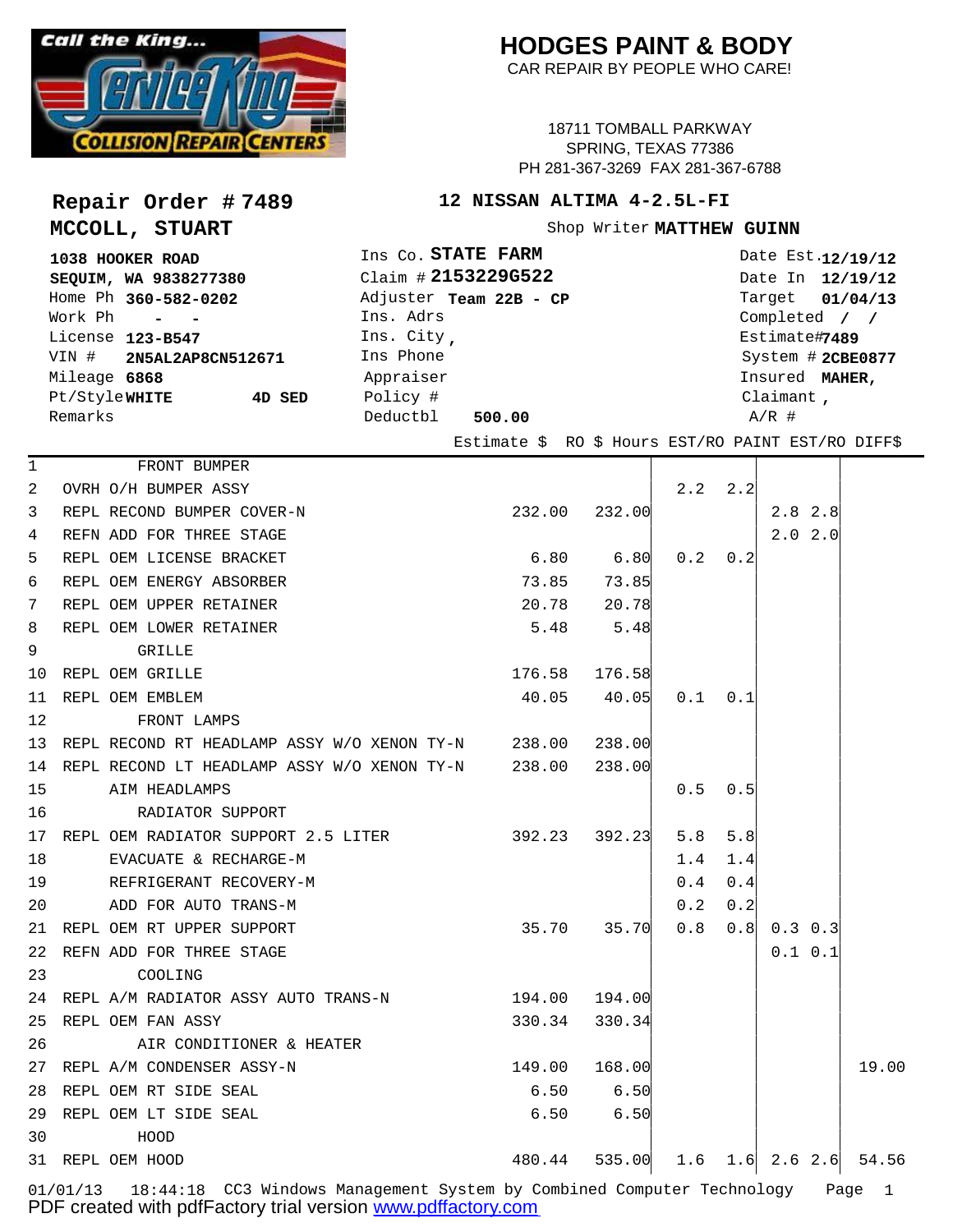| Estimate \$ RO \$ Hours EST/RO PAINT EST/RO DIFF\$ |  |  |  |  |  |  |  |  |
|----------------------------------------------------|--|--|--|--|--|--|--|--|
|----------------------------------------------------|--|--|--|--|--|--|--|--|

| 32 | REFN ADD FOR THREE STAGE             |       |               |               |       | 1.8 1.8           |        |
|----|--------------------------------------|-------|---------------|---------------|-------|-------------------|--------|
|    | 33 REFN ADD FOR UNDERSIDE (COMPLETE) |       |               |               |       | 1.3 1.3           |        |
|    | 34 REPL OEM LATCH                    |       | 55.83 55.83   |               |       |                   |        |
| 35 | FENDER                               |       |               |               |       |                   |        |
|    | 36 R&I RT R&I FENDER ASSY            |       |               | 1.4           | 1.4   |                   |        |
|    | 37 RPR RT FENDER                     |       |               | 2.0           |       | $2.0$ 1.8 1.8     |        |
|    | 38 REFN OVERLAP MAJOR ADJ. PANEL     |       |               |               |       | $-0.4 - 0.4$      |        |
|    | 39 REFN ADD FOR THREE STAGE          |       |               |               |       | 0.6 0.6           |        |
|    | 40 RPR LT FENDER                     |       |               | 1.0           |       | $1.0 \ 1.8 \ 1.8$ |        |
|    | 41 REFN OVERLAP MAJOR ADJ. PANEL     |       |               |               |       | $-0.4 - 0.4$      |        |
|    | 42 REFN ADD FOR THREE STAGE          |       |               |               |       | $0.6 \t 0.6$      |        |
|    | 43 REFN BASECOAT REDUCTION           |       |               |               |       | $-0.5 - 0.5$      |        |
|    | 44 R&I RT MUD GUARD                  |       |               | 0.2           | 0.2   |                   |        |
| 45 | R&I LT MUD GUARD                     |       |               | 0.2           | 0.2   |                   |        |
|    | 46 RPR RT APRON REINF (HSS)          |       |               | 1.0           |       | $1.0 \ 0.4 \ 0.4$ |        |
| 47 | ENGINE / TRANSAXLE                   |       |               |               |       |                   |        |
|    | 48 REPL OEM AIR INLET DUCT           |       | 60.12 60.12   |               |       |                   |        |
| 49 | PILLARS, ROCKER & FLOOR              |       |               |               |       |                   |        |
|    | 50 R&I RT ROCKER MOLDING             |       |               | 0.9           | 0.9   |                   |        |
| 51 | FRONT DOOR                           |       |               |               |       |                   |        |
|    | 52 BLND RT OUTER PANEL (HSS)         |       |               |               |       | $1.5$ 1.5         |        |
|    | 53 R&I<br>RT BELT W'STRIP            |       |               | 0.3           | 0.3   |                   |        |
|    | 54 R&I<br>RT BODY SIDE MLDG          |       |               | 0.3           | 0.3   |                   |        |
|    | 55 R&I RT R&I MIRROR                 |       |               | 0.3           | 0.3   |                   |        |
|    | 56 R&I RT HANDLE, OUTSIDE BLACK      |       |               | 0.4           | 0.4   |                   |        |
|    | 57 R&I<br>RT R&I TRIM PANEL          |       |               | 0.5           | 0.5   |                   |        |
|    | 58 REPL COOLANT-Z                    | 25.00 | 25.00         |               |       |                   |        |
|    | 59 RPR SET UP & MEASURE              |       |               | 1.5           | 1.5   |                   |        |
| 60 | RPR PULL-F                           |       |               | $2 \, . \, 0$ | 2.0   |                   |        |
| 61 | CORROSION PROTECTION-N               |       |               |               |       |                   |        |
| 62 | HAZARDOUS WASTE CHARGE -H            |       | $3.00$ $3.00$ |               |       |                   |        |
|    | 63 TOWING -T                         |       | 185.00        |               |       |                   | 185.00 |
|    | 64 REPL OEM LT HEADLAMP ASSY         |       | 209.00        |               | $1.0$ |                   | 249.00 |
|    |                                      |       |               |               |       |                   |        |